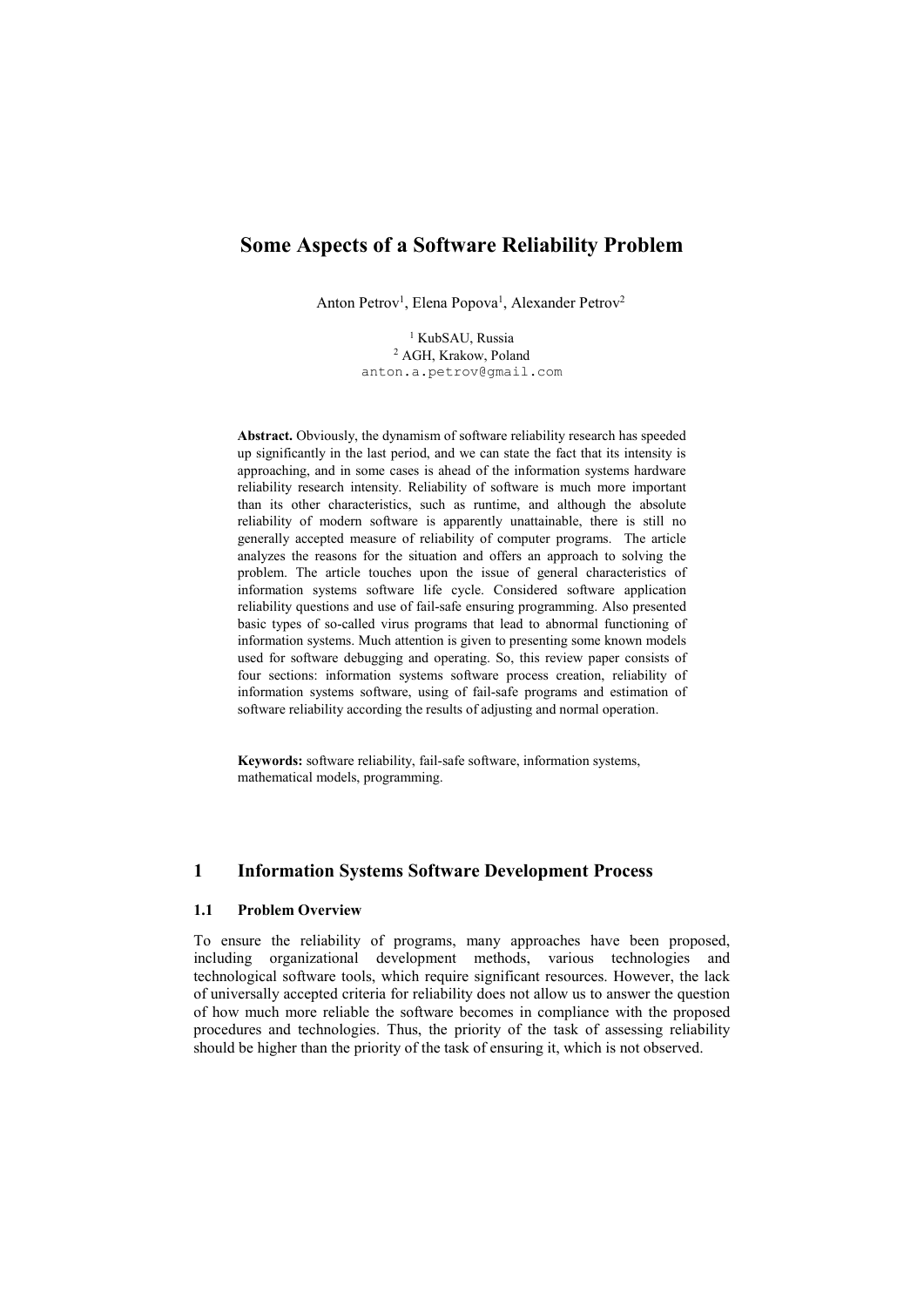Analyzing existing publications, we can conclude – the issue of ensuring the reliability of programs is considered more important than the question of its evaluation. The situation looks paradoxical: it is obvious that before improving some characteristic, one must learn to measure it, it is also necessary to have a unit of measurement. The main reason for this situation is rooted in the fact that the source of unreliability of the programs is the errors contained in them, and if there are no errors, then the program is reliable. Essentially, all measures to ensure the reliability of programs are aimed at minimizing (if not eliminating at all) errors during development and at the earliest possible time to identify and eliminate them after the program is made. It should be noted that error-free programs, of course, exist, but modern software systems are too large and almost inevitably contain errors. Although this circumstance is noted by many authors and is known to any practical programmer, there seems to be a psychological barrier that does not allow recognizing the fact that errors in software are inevitable reality. Since there is no exact criterion for determining the maximum size of an error-free program, there is always the hope that they will not remain in this software system.

There is another psychological circumstance. As you know, the issue of reliability for the equipment is well developed. The source of unreliability of the equipment is objective factors that are not subject to man (power surges, alpha particles, etc.), therefore, humanity has long come to terms with the idea that absolutely reliable equipment does not exist, and we can only talk about the degree of reliability expressed in some units (for example, the average time between two consecutive failures). The source of insecurity is the error programs that people who create and use them make, so it seems that the only problem is to make (or teach) them work correctly.

The reason is that the problem of choosing the unit of measurement for the reliability of a computer program cannot be solved within the framework of the industrial approach, which currently occupies an increasingly dominant position in programming. The most typical example is the use, by analogy with equipment, as a measure of the reliability of the average time program between two consecutive erroneous operations.

The analogy method, of course, is universal, but we should not forget that any analogy has limits of applicability. In this case, since we are talking about a fundamental concept (unit of measurement), you should not just transfer the reliability characteristics of the equipment to the programs but use more fundamental analogies. First, it is useful to recall where the reliability characteristics of the equipment come from. Reliability, in the final analysis, is a statistical concept, i.e. it is assumed that there is a certain (sufficiently large) number of identical samples, tests, etc., there is also an element of randomness. The study of random phenomena is devoted to a special section of mathematics: probability theory. The basic concept of this theory is the space of elementary events (sample space, space of outcomes), on which a certain (probabilistic) measure is specified. The random variable, according to the theory, is a function defined on the space of elementary events. Finally, as a measure of reliability, some characteristics of a random variable are used (as a rule, mathematical expectation).

Thus, a consistent probabilistic approach to the study of reliability consists in analyzing the object under study (aircraft, security systems, computer programs, etc.),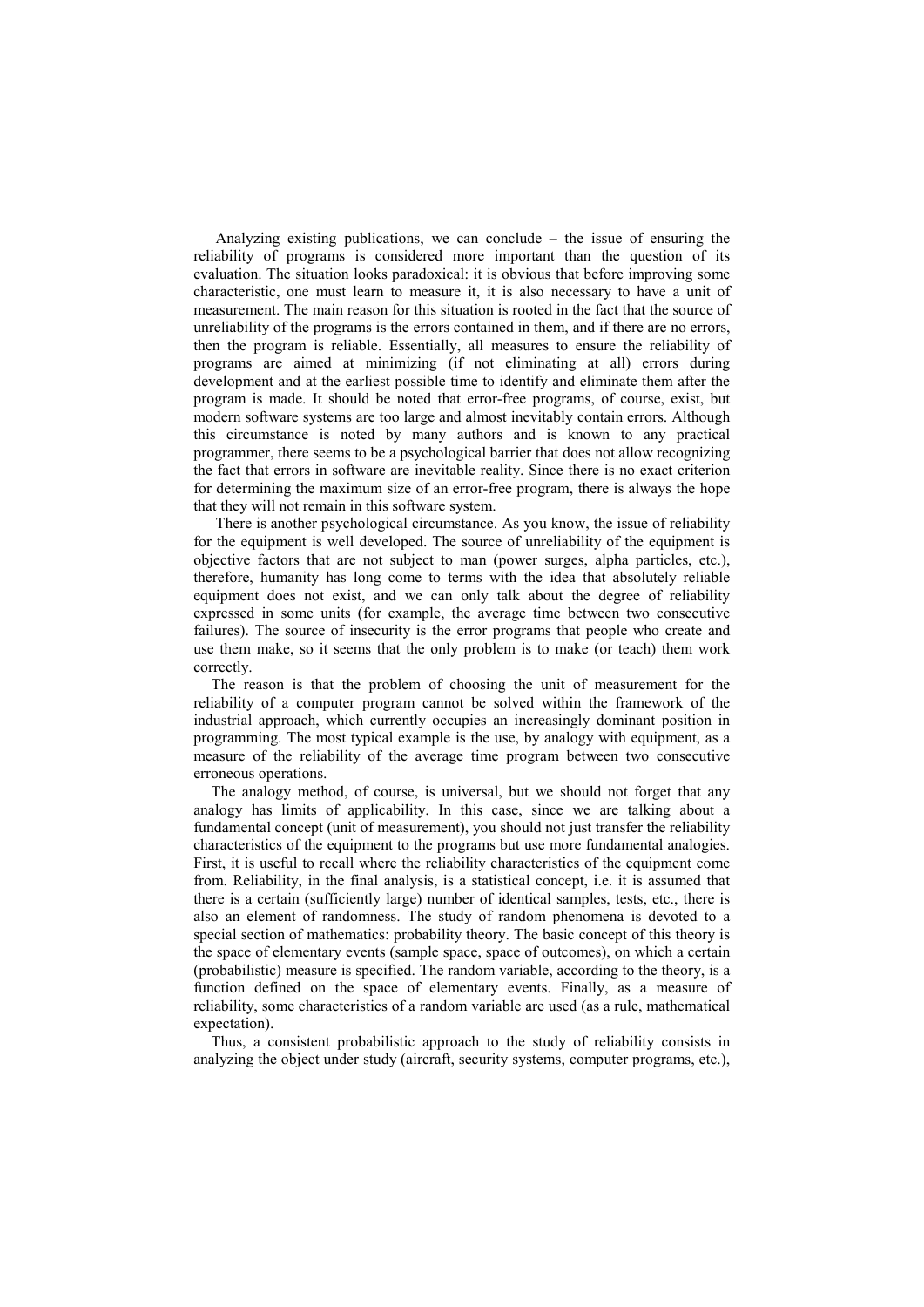constructing, based on "physical" considerations about its nature, spaces of elementary events, introducing a probability measure on them and consideration of random variables.

Unfortunately, the first stage of research - the analysis of an object and the construction of spaces of elementary events - is usually omitted and immediately proceed to the consideration of random variables, losing sight of the fact that a random variable is actually a function defined on the space of elementary events.

Before talking about the reliability of the object, it should be clarified what is meant by the object. As you know, a computer program has several different forms (or representations): external specifications, source code, executable code, etc. The generally accepted point of view is that a program is an object that is invariant with respect to the forms of its representation. According to this point of view, external specifications, source codes in languages of different levels, as well as executable codes for different processors, have different forms of representing the same program. This point of view is useful in software development, because it allows you to identify the most essential for the application program properties that are common to all its representations, but it is unproductive if, for example, we are talking about such a quantitative characteristic as execution time: it is clear that this characteristic refers only to one of the forms of representation - the executable code and, in addition, depends not only on the program, but also on the type of processor.

At an intuitive level, the concept of program reliability reflects the fact that it cannot always give the correct result. This means that the reliability of a program is a characteristic of its executable code. The executable code corresponds to the source text in the same way as, for example, the electric motor and its drawings: we can talk about the reliability of the manufactured product, but it makes no sense to talk about the reliability of the description, drawing, text. Two functionally identical programs written in different languages or prepared for different types of machines or for the same machine, but using different compilers, should be considered different in terms of reliability. A program is considered correct if it does not contain errors. Such a program does not give incorrect results, i.e. she is reliable. This fact gave rise to a false idea that the number of errors in the program can be considered the most natural measure of reliability [1]. Quite a lot of work has been done, in which various methods were proposed for estimating the number of errors remaining in the program according to the results of its testing, including the method of "clogging" with known errors, however, as the considerations below show, the number of errors in the program has nothing to do with it reliability: the number of errors in the program is the "unobservable" value; it is not the errors themselves that are observed, but the result of their manifestation.

Incorrect operation of the program may be the result of not one, but several errors at once.

Errors can compensate each other, so that after fixing a single error, the program may start to "work worse." Reliability characterizes the frequency of occurrence of errors, but not their number; at the same time, it is well known that errors occur at different frequencies: some errors remain undetected after many months and even years of operation, but, on the other hand, it is not difficult to give examples where one single error leads to incorrect operation of the program for any initial data , i.e. to zero reliability. It should also be noted that if the number of errors is considered as a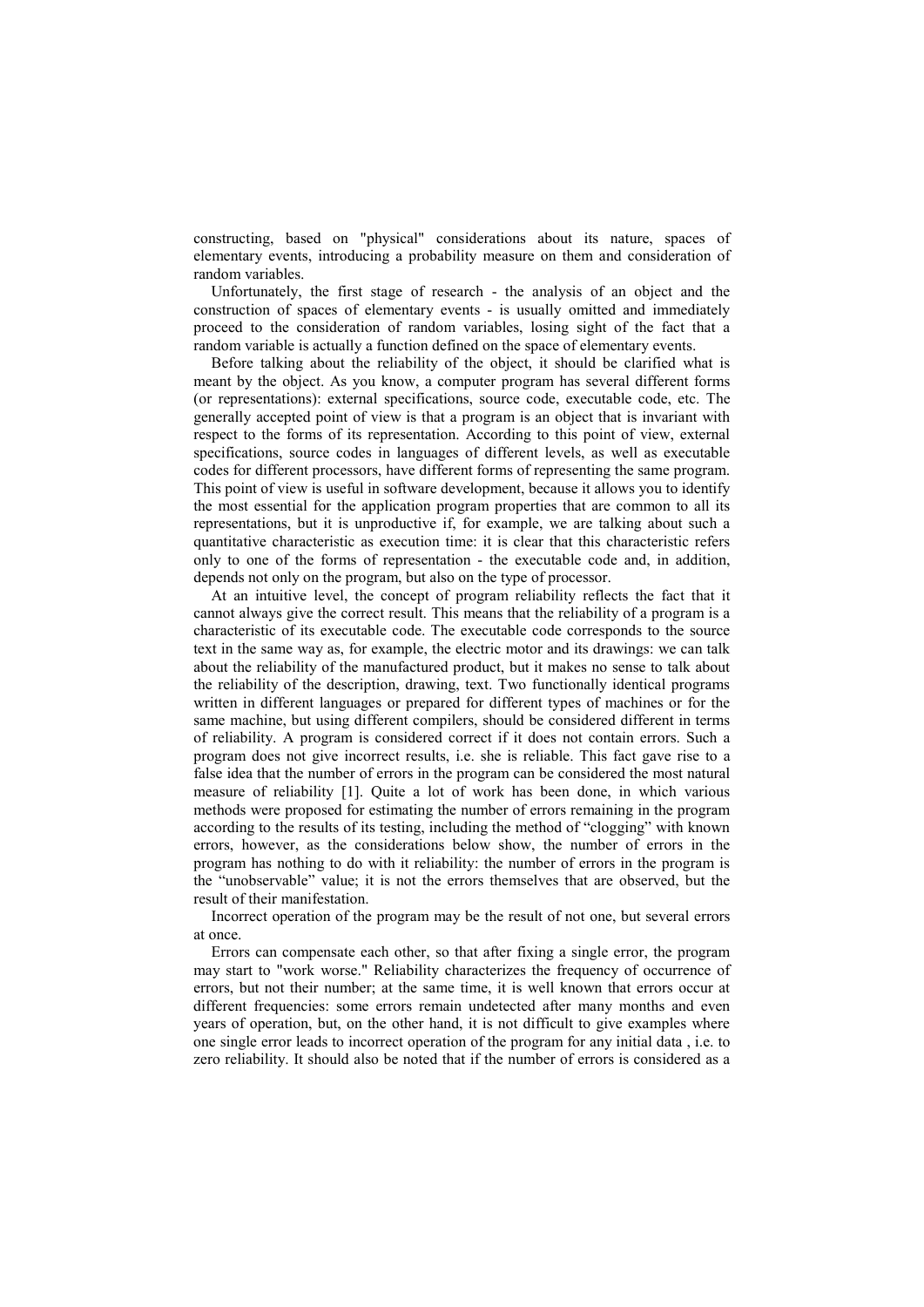measure of reliability, then in the terminology of probability theory this number is a random variable, but the main question - in which space of elementary events it is assigned - was not addressed anywhere.

Finally, it is important to emphasize that, from the point of view of reliability, as a result of error correction or any other correction, a new program with a different reliability indicator than before correction is obtained. Thus, the number of errors in the program characterizes rather than the program, but its manufacturers and the tools used [10].

#### **1.2 The life cycle of a software**

The life cycle of a software (product) begins with the determining of its technical project development and ends at termination of its use [1].

There are following processes that executed during the life cycle of the software: five basic processes; eight supporting and four organizational processes.

Basic processes of life cycle structure consist of five processes that serve to the major constituents during the software life cycle.

The major constituencies are the subjects that initiate, develop, operate and conduct software maintenance. The main participants are customer, supplier, developer, operator and software maintenance supporter. The main procedures include the following steps:

- order – specifies the actions of the customer organization which order system, software product or software service,

- supply – establishes the supplier organization actions that provide the system software product or the software service,

- development – defines the actions of developer's organization that identifies and designs the software,

- operation – sets the actions of operator-organization that provides the (automated) services of information system in its current state to the users,

- support – determines the action of maintainer organization which provides services in support of the software, therefore manages modification of the software in order to maintain it in proper and operational condition. These processes involve the transfer and removal of software.

The support is considered as an integral part of the process that attends the latter; it has a clearly defined purpose and contributes to the successful software quality implementation. The process of support is applied and implemented in the proceedings according to its requirements [2]. The structure of the software life cycle support process includes the following proceedings:

- documentation – defines the steps to register the information, which was obtained during the life cycle course,

- configuration – defines actions regarding the software configuration management,

- quality assurance – determines the actions to acquire objective assurance that the software products and processes are ready to meet the specified requirements and adhere to its established plans.

As a method of quality assurance processes, it can be used shared inspection, auditing, verification and validation: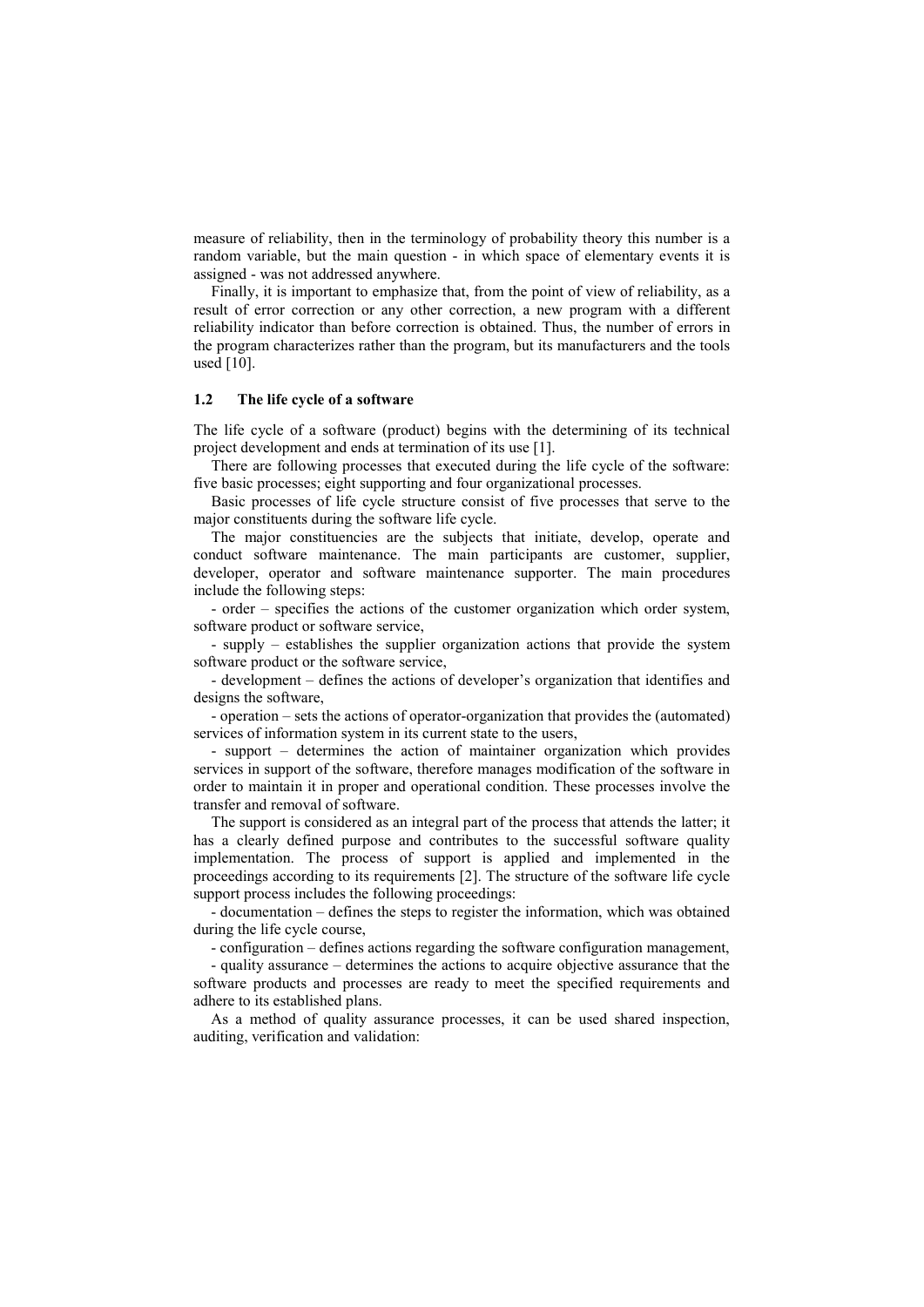- Verification – defines the actions of the customer, supplier or independent participant about verification software with varying degrees of depth, depending on the software features.

- Validation – defines the actions of the customer, supplier or independent participant regarding the obtained in the frameworks of programming project; software validation conducting.

- Shared scrutiny – determines the actions to assess the status and results of a definite action. This process can be applied by any two members, one of which (the party that review) evaluates actions of another party (party whose actions are reviewed) in a mutual discussion.

- Audit – defines actions to determine compliance with requirements, plans and contract. This process can be applied by any two members, one of which (the participant which checks) conducts an audit of the software or the actions of another participant (the participant which is being checked).

- Problem solving – identifies actions for analysis and removal of problems (including non-compliance), of any category of their nature and causes that were identified during the development, operation, maintenance or during other processes performing.

Organizational processes regarding the software lifecycle are used by an organization on order to establish and implement the basic structure which consists of life cycle interconnected processes and pertinent personnel, as well as for structures and processes continuous improvement. Their implementation is usually beyond the scope of improvement of specific projects and contracts, but the experience gained in projects and contracts can be used for organization performance improvement. Organizational processes include processes:

- controls – defines the actions regarding control, including project management during life cycle,

- infrastructure making – defines the essential steps for the basic structure of the life cycle processes building,

- foundation – defines the basic steps which an organization (that may be a customer, supplier, developer, operator, developer or manager of a process), conducts in order to create, measure, control and improve the processes of life cycle that it supports,

- training – determines the actions to provide appropriate staff schooling.

## **2 Reliability of information systems software**

Software reliability is the ability of a software product to fail to perform certain functions under specified conditions for a given period of time with a high probability. The degree of reliability is characterized by the probability of the software product working without failure for a certain period of time. Programs for modern information systems can accrue significant number (hundreds, thousands, tens or hundreds of thousands) of simple commands. For many reasons at writing programs it may be revealed the errors. In the environ of programmer's humor, they say, there is no software without bugs, but there are programs with errors not found. Blunders are detected at the stage of working out the programs, but to check the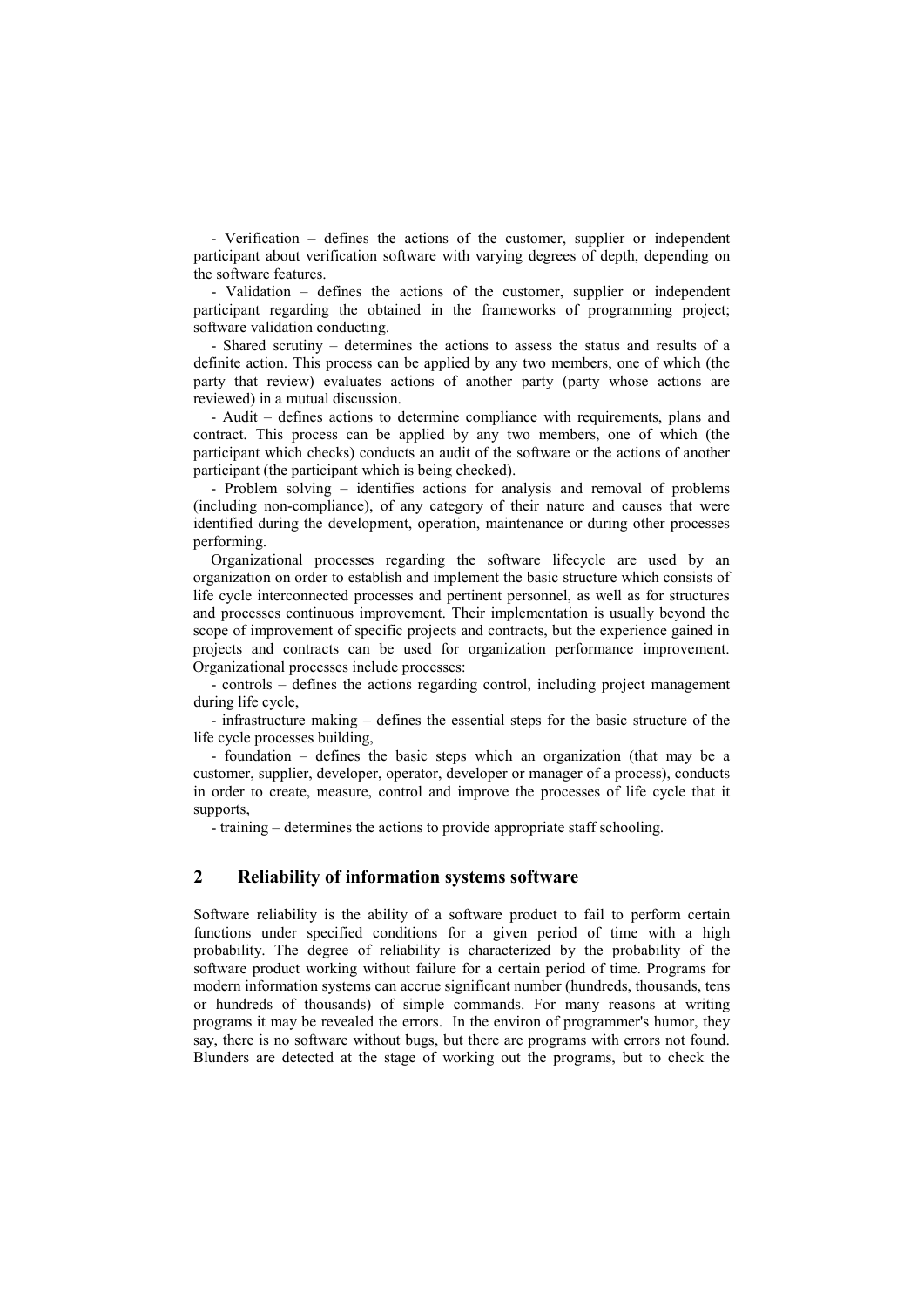program totally according all possible modes is not usually viable, as result there is no conviction that all errors are found [2-4]. There used a statistical approach to the process of errors detecting during the programming analysis.

Such process can be characterized according the function:

$$
\frac{f(t)}{R}
$$
 (1)

where  $f(t)$  – number of identified and corrected errors per time unit in the program, which has  $R$  – number of commands.

$$
\frac{f(t)}{R} = \frac{d\varepsilon_n}{dt} = \frac{\varepsilon_n(t + \Delta t) - \varepsilon_n(t)}{\Delta t}
$$
\n(2)

where  $\varepsilon_n(t)$  – number of identified and corrected errors during time *t* per one command.

Accordingly:

$$
\varepsilon_n(t) = \frac{1}{R} \int_0^t f(t) dt
$$
\n(3)

Function  $f(t)$  can be determined experimentally during pilot testing of program by means of fixing the detected errors number. Problem of  $f(t)$  definition is simplified if:

$$
f(t) = \frac{\varepsilon_0}{\tau_0} e^{-\frac{t}{\tau_0}}
$$
\n<sup>(4)</sup>

where  $\varepsilon_0$  and  $\tau_0$  are parameters  $f(t)$  which are determined during working out. Then:

$$
\varepsilon_n(\tau) = \frac{1}{R} \int_0^{\tau} f(t)dt = \frac{\varepsilon_0}{R} (1 - e^{-\frac{\tau}{\tau_0}})
$$
\n(5)

At  $\tau \to \infty$   $\varepsilon_n(\infty) = \frac{\sigma_0}{R}$  or  $\varepsilon_0 = R\varepsilon_n(\infty)$ . From there it follows that  $\varepsilon_0$  is the total  $\varepsilon_n(\infty) = \frac{\varepsilon_0}{R}$  or  $\varepsilon_0 = R\varepsilon_n(\infty)$ . From there it follows that  $\varepsilon_0$ 

number of errors in the program prior to testing. Since the testing process cannot subsist too lengthy then in the program always will remain some errors:

$$
\varepsilon(\tau) = \frac{\varepsilon_0}{K} - \varepsilon_n = \frac{\varepsilon_0}{R} e^{-\frac{\tau}{\tau_0}}
$$
(6)

where  $\varepsilon(\tau)$  – the number of errors found per one command. If to anticipate that errors are uniformly distributed throughout the program, the occurrence probability of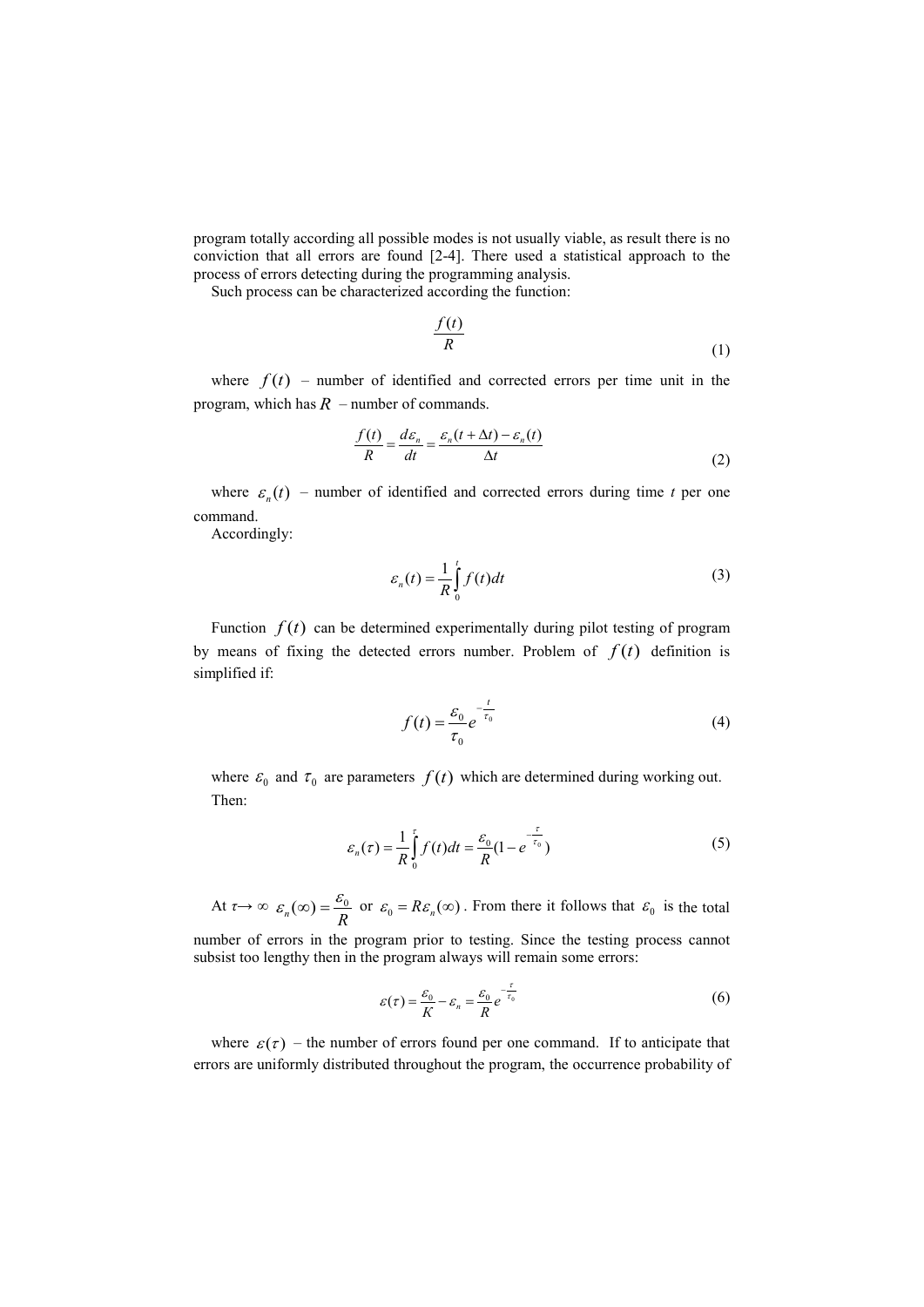errors  $P(t)$ during  $\Delta t$  will be proportional to the tempo pace  $\delta$  of information system (that is the average number of commands changes per time unit) and to the number of errors left in the program, that is:

$$
P(\tau) = \varepsilon(\tau)\delta\Delta t \tag{7}
$$

Pursuing the analogy between the process of errors and failures of objects ( $P(t)$ )  $\lambda \Delta t$ ) it may be concluded that the intensity of errors  $\varepsilon(\tau)$  does not depend on time *t* but is determined only by the interval  $\Delta t$  at which it is estimated the probability of error. From there operation time till "failure", which is due to the error emergence in the program, will make:

$$
T(\tau) = \frac{1}{\varepsilon(\tau)\delta} = \frac{R}{\varepsilon_0 \delta} e^{\frac{\tau}{\tau_0}}
$$
(8)

Analysis of  $T(\tau)$  changes can serve as a basis for the program working-out operation timing  $\tau$  choice, namely, the testing ends when the value  $T(\tau)$  becomes large enough.

In case when it is possible to estimate material losses  $C<sub>n</sub>$  via occurrence of errors in the calculations, then the operation time testing  $\tau$  can be quantified as the following. If during time  $T_p$  of program operation, it fails  $\frac{T_p}{T(\tau)}$  times, it will cause a

total loss  $C_n \stackrel{\text{p}}{=} 1$ . The process of program testing requires some time-consuming computations and other costs associated with it. If to mark  $C_0$  the cost of a single time testing, then during time  $\tau$  such costs will amount  $C_0\tau$ . Accordingly, the total loss C because of errors and costs for working testing of programs will be:  $T(\tau)$  $C_n \frac{T_p}{T}$ 

$$
C = \frac{C_{n}T_{p}}{T(\tau)} + C_{0}\tau = \frac{C_{n}T_{p}\varepsilon_{0}\delta}{R}e^{-\frac{\tau}{\tau_{0}}} + C_{0}\tau
$$
\n(9)

From there:

$$
\frac{dC}{d\tau} = \frac{-C_n N_p \varepsilon_0 \delta}{R \tau_0} e^{\frac{\tau_M}{\tau_0}} + C_0 = 0
$$

or

$$
\tau_M = -\tau_0 \ln \frac{C_0 R \tau_0}{C_n T_p \varepsilon_0 \delta},
$$

where  $\tau_M$  – time of working out which will provide the minimum C.

In this case, when it is required to eliminate an error in the program it is advisable to use the "backup". Here particular problem is solved by several programs, each of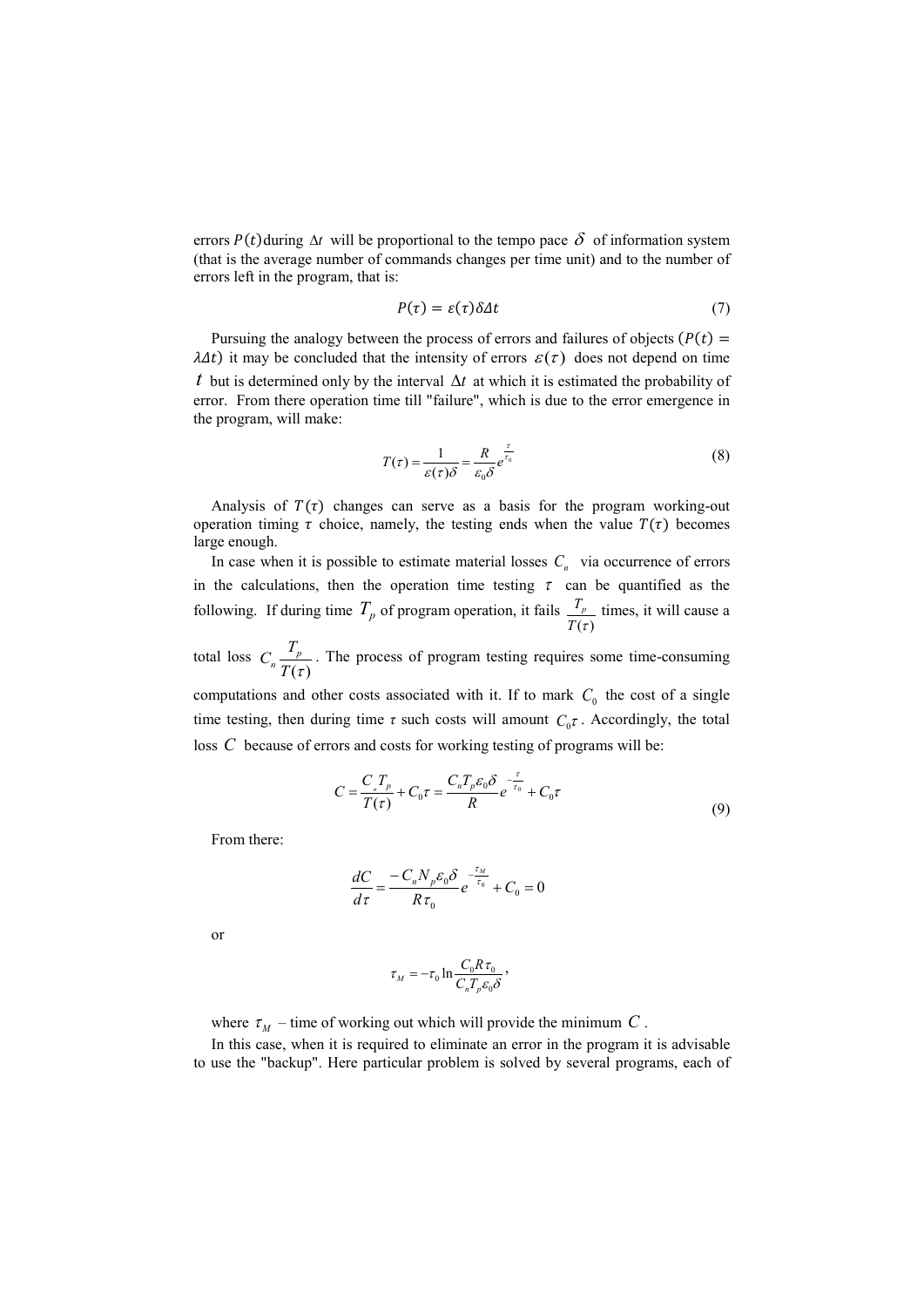them is developed by independent teams of programmers and in its basis lays various algorithms, furthermore, the results of programs computations are compared, and they are considered true if they match. Since the errors emergence in software is an improbable event, the occurrence of two or more of such events is practically impossible.

## **3 Fault Tolerant Information Systems Software**

Fail-safe programs are designed usually by frequent repetition of calculations at the levels of micro-operations, operations, commands, program modules or the entire program.

To improve reliability against the failures of the entire information system it is widely used method of repeated execution of programs at the level of program module. Its essence is that the program is split into several modules, each of them is executed twice, and the results are compared. If the results of the first and second calculations coincide, it is considered that the results obtained are true and then it may to proceed to the next step of (operational) calculations. At disagreement, the computation is repeated until the two received results will be the same. The substantial advantage of this method is its simplicity. At drawing up the program it is required only to provide the appropriate actions, the method does not require additional costs for hardware. The disadvantage of this method is in the time for problems solving more than twice growth, and in inability to detect errors caused by the failures.

Performance of information system at using the method of double execution depends on the number of modules into which is to be split the program. Indeed, the greater length of the modules determines also the large probability of failures. So, instead of two, it will be required to repeat computations three or more times, which will increase the problem solution time. On the other hand, at small length of modules, most of time will be spent on comparing and recording the calculations results executed within individual program modules into the memory devices.

In this regard, there emerges a problem of finding an optimal number of modules into which a program should be split, namely in such way that the time  $T_p$  for problem solving will be minimal. We introduce the notation:  $T -$  time for solving of problem at a single execution of the program;  $t$  – duration of calculation at a single module;  $p(t)$  – the probability of no failure during time t. Then the ratio  $\frac{r}{t}$  will determine the number of modules onto which should be divided a program. We can determine the probabilities of two-, three-, or even times execution repetition for any program module. If the failures are independent events, then the probability that a given program module will be executed twice will be equal to the probability of no failure at the first and second executions, so that:

$$
p_2(t) = p_1^2(t) \tag{10}
$$

Subsequently, the probability  $p_1(t)$  at fixed t will be denoted as  $p_1$ .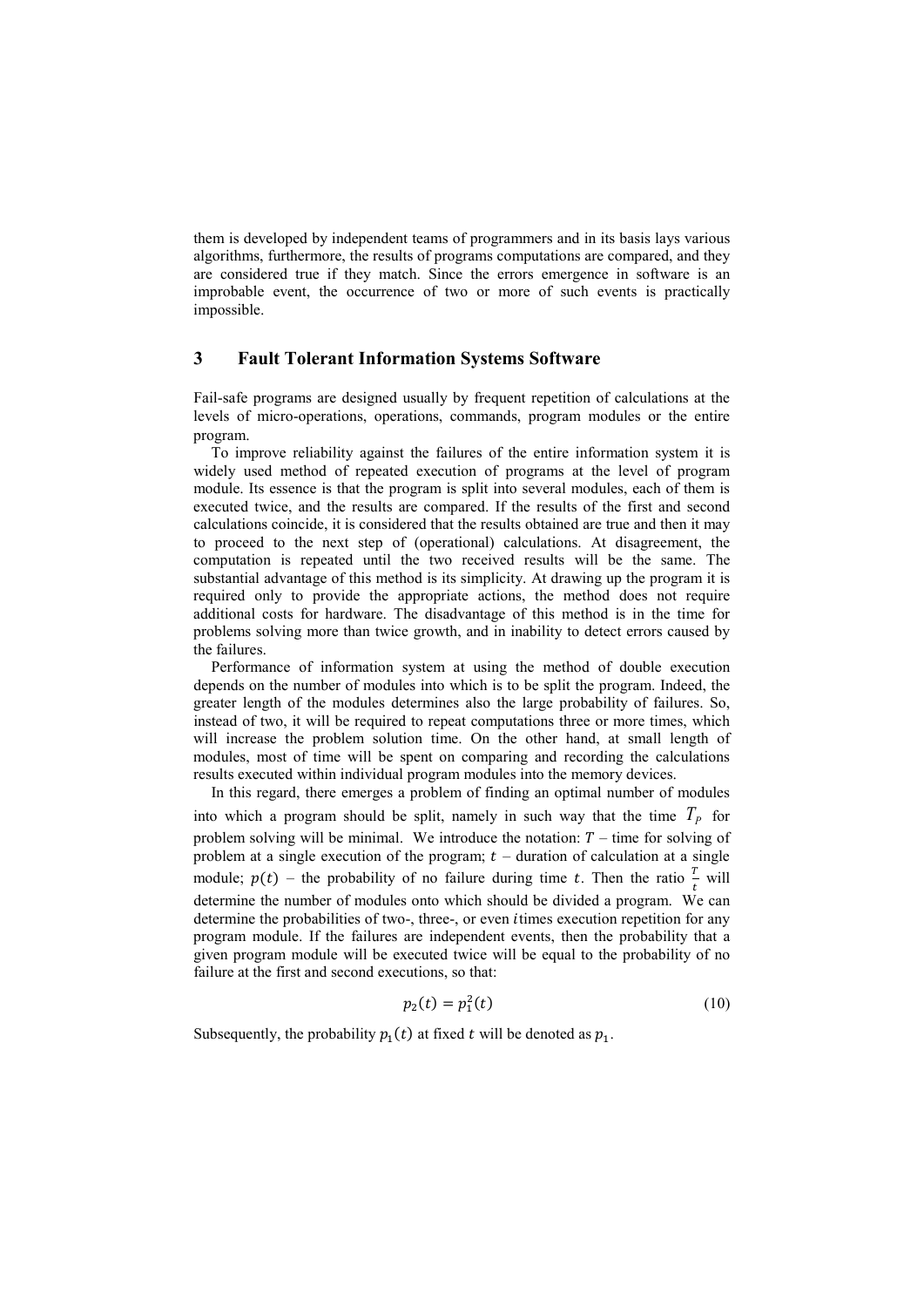Similarly,  $g$  is the probability that in one of the two preceding calculations has occurred failure, but at the third computation was obtained correct result, that is:

$$
p_3 = 2p_1^2(1 - p_1) = 2p_1^2 \tag{11}
$$

where  $q = 1 - p$ . In general,  $p_3$  equals to the probability that at the  $\hat{i}$  -st and in one of the preceding calculations the failures were absent, and in the others, already passed, the failures were presented, that is:

$$
p_3 = (i-1)p_1^2 q^{i-2} \tag{12}
$$

Thus, the average number of computing will be equal:

$$
A = \sum_{i=2}^{\infty} p_i = \sum_{i=2}^{\infty} i(i-1) p_1^2 q^{i-2}
$$
 (13)

It is easy to show that  $\frac{A}{p_1^2} = \frac{2}{(1-q)^3}$ . Hence, we have  $A = \frac{2}{p_1}$ . Thus, the time spent on calculating will amount  $\frac{2T}{p_1}$ . Time  $T_3$  which is required to conduct comparisons and to write intermediate calculations into the memory device, depends on the type of memory storage device used, on the number of intermediate results  $k$  and on the number of steps  $\frac{1}{x}$  of the program, that is: *t T*

$$
T_3 = \frac{T}{t} f\left(k, \frac{T}{t}\right) \tag{14}
$$

where  $f(k, \frac{1}{k})$  – the average time of comparisons operations and of the recourse to the memory device for one module of program results recording. If we assume that  $const = a$  then:  $\bigg)$  $\left(k,\frac{T}{\cdot}\right)$  $\overline{\mathcal{L}}$ ſ  $f\left(k,\frac{T}{t}\right)$  $f\left(k, \frac{T}{t}\right) = const =$  $\overline{\mathcal{L}}$  $\int k,$ 

$$
T_p = \frac{2T}{p_1(t)} + \frac{T_a}{t} = T\left(\frac{2}{p_1t} + \frac{a}{t}\right)
$$
 (15)

For some types of information systems it was experimentally found that:

$$
p(t) = e^{-\lambda \cdot t} \tag{16}
$$

where  $\lambda$  – the intensity of failures. In this case,  $T_p$  accepts the minimum value for , which can be determined from the equation: *t*

$$
\frac{dT_p}{dt} = 2\lambda e^{\lambda t} - \frac{a}{t^2} = 0\tag{17}
$$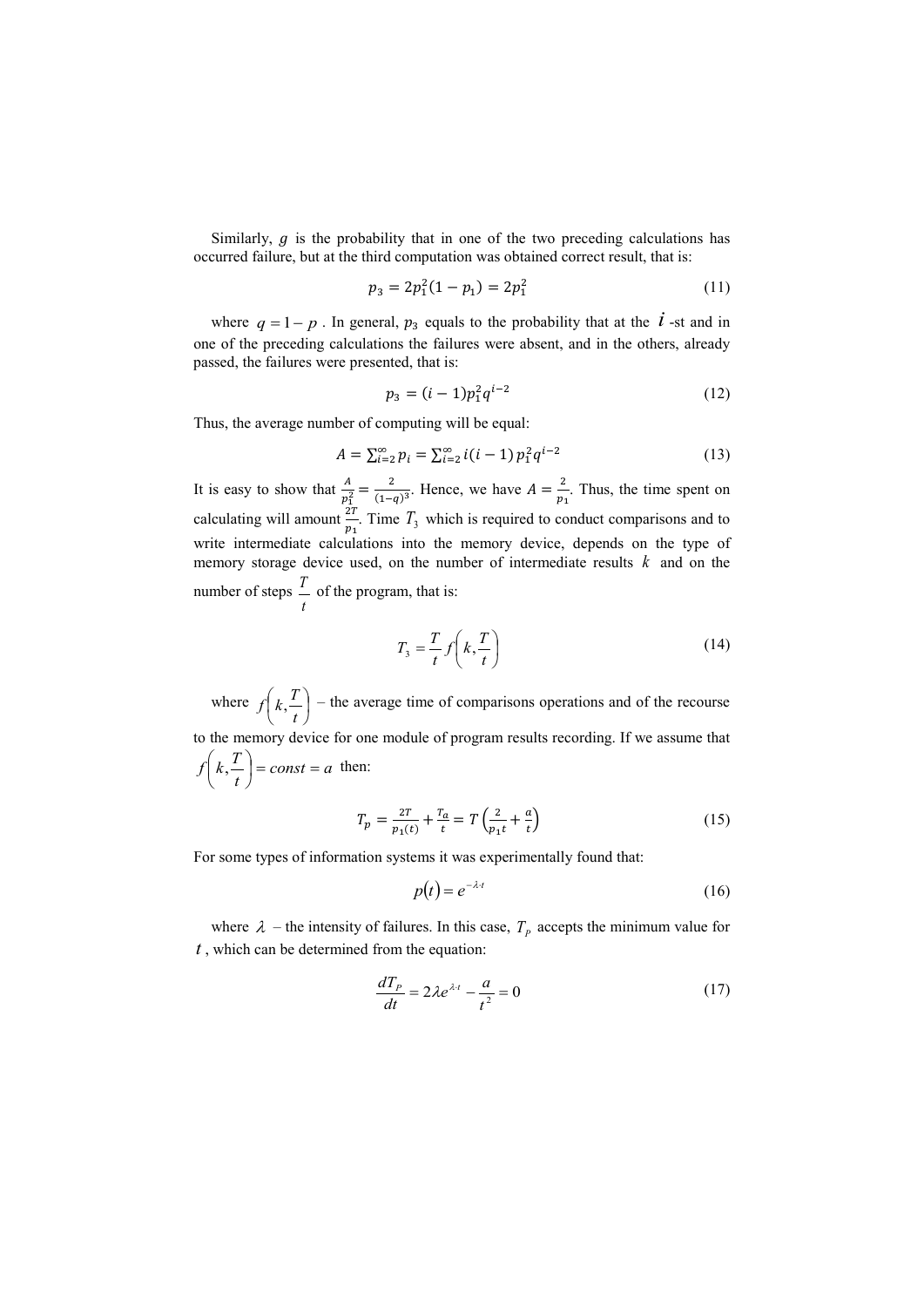Thus, the value of  $T_p$  can determine the optimal length of the program section and *T*

corresponding to it number  $-$  of stations at which  $T_p$  will be minimal. *t*  $T_p$ 

The cause of incorrect functioning of the information system may be also a presence in its so-called virus software programs designed to insert undue distortions into computations, deleting files and creating conditions for the abnormal functioning of information system.

In accordance to The Codifier of Information System Crimes of the General Secretariat of Interpol, viruses are classified to  $QD -$  the data information systems changes, within which they are classified as following:

- QDL – logic bomb,

- QDT – trojan horse,

- QDV – virus of information system,

- QDW – worm of information system,

- QDZ – other's data changes.

Logic bomb – secretly inserts into a program a set of commands that should work only once but starting at definite circumstances.

Trojan horse – provides an introduction into someone else's program of such commands, that allow conducting some foreign, not planned by the proprietor of program operations, while at the same time they preserve the general performance of the host program liability.

Virus software in information system – a specially written programs that can "attribute" themselves to other programs (that is to "infect" them), to reproduce and give birth to new viruses to conduct various undesirable actions in the information system.

Worm software in information system – special self-distributing software that makes editing data or programs of information system, without legal right, by transfer, introduction or spread through a network of information systems.

The share of errors or lockups of information system caused by viruses is about 10% to 30%. There are known more than 10,000 viruses and about 100 antivirus programs designed to combat them. There exist viruses (self-instructed, polymorphic, macro viruses etc.) that can counteract the antiviral programs. One of such virus varieties implements "settlement" in the anti-viral program. Usually an antivirus program gives a signal of its infection if such event took place. Time required to cure a virus is on average from 15 to 30 minutes. The most dangerous virus is a virus that settles in the executive file. Most viruses "are working" apparently correctly and do not cause information system deadlocks. But among them are also those which completely erase the hard disk system areas or subdirectories of information files. In 90% of cases the viruses penetrate information systems through the network. Normally local networks themselves do not distribute viruses. But users who work with memory devices which are damaged with viruses deliver to such network a lot of trouble.

The symptoms of information system infection with a virus are:

- increase of number of errors and lockups of information system,

- slow down the programs loading,

- problems (various slowdown and errors) with printer operation,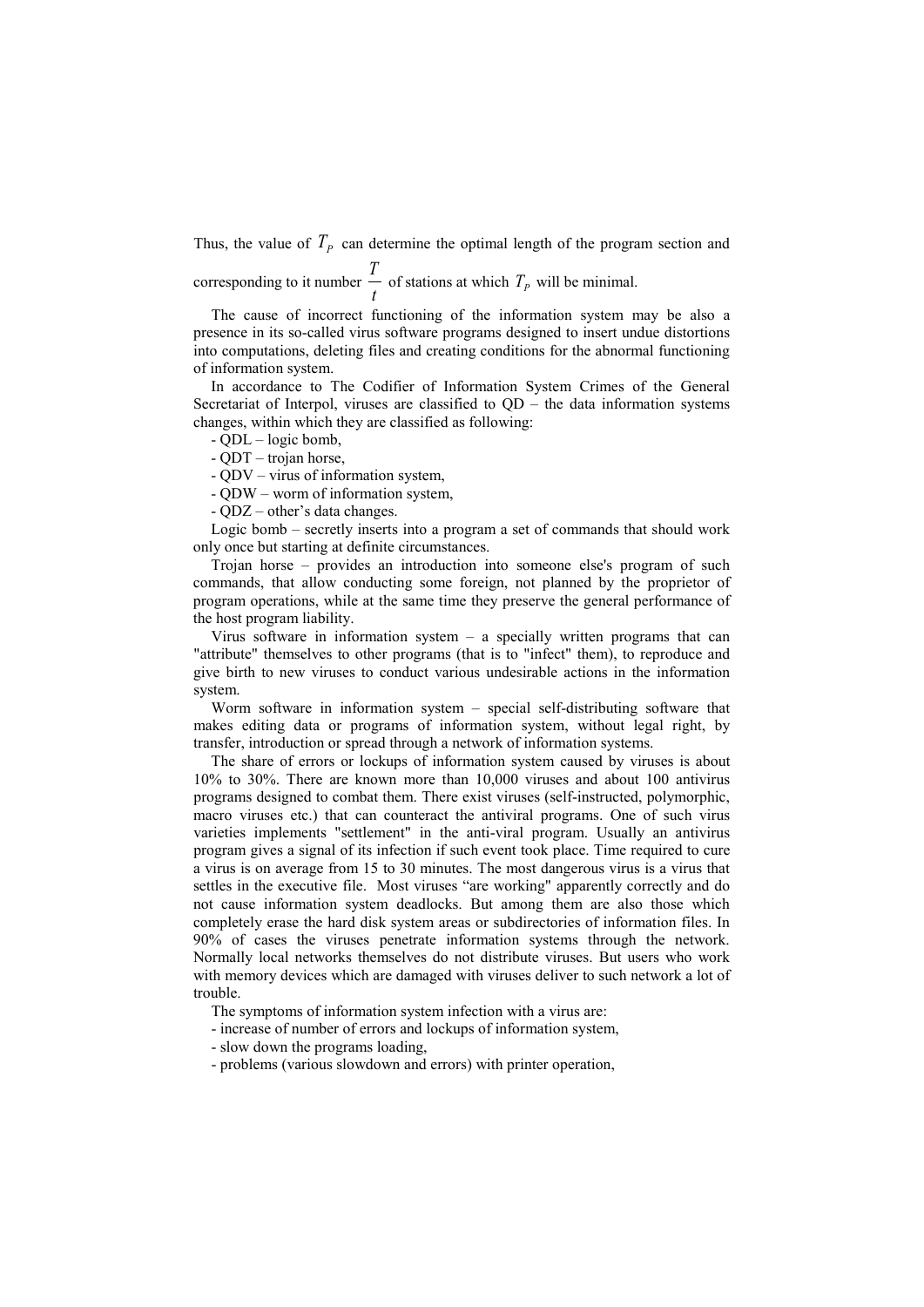- drive lights flashing when it does not have to read/write,

- resizing the volume of executable programs, reducing the major available memory.

The volume shortest are destroying viruses; their size does not exceed 20 kilobytes. Most viruses have volumes up to 100 kilobytes or more. Recently a lot of trouble to the users deliver macro viruses.

Quality of antiviral program is defined according the following characteristics listed in descending order of importance:

- reliability and ease of operation (no technical problems, does not require a user's special training),

- number of all type viruses finding, an ability to scan the documents/spreadsheets files, packed files and an ability of contaminated objects curing,

- speed of operation and a variety of another practical features.

If a user has several effective antiviral programs and utilizes it, the most reliable protection against viruses is in its prevention as:

- creating of regular backups (for example, once a week – complete, every day – partial copy); the presence of uninfected copies allows rewriting a "sick" file, the presence of infected but not damaged copies will allow to restore files after the virus removal;

- making backup copies of installation memory media before the installing of new software (if they are installed on the infected program the information system output memory media can get be infected during installation);

- e-mail files that are sent or received check-up on viruses;

- using write-protected memory media when copying files to own hard drive; this will prevent the infecting of memory media and subsequent infection of other information systems;

- verification the memory media before files from it loading;

- permanent usage of the resident part of antiviral program which monitors all suspicious action during operation of information system.

# **4 Estimation of Software Reliability According the Results Of Adjusting and Normal Operation**

In the processes of software debugging, normal and research operation, it becomes achievable to use statistical data about the detected and corrected errors in order to refine the system design reliability assessments. For this purpose, we assume to use reliability models [5-9] containing parameters, point estimations of which are obtained at the software commissioning and operation results processing. These models differ in their assumptions about the dependence of the intensity of errors emerging during the time of adjustment and operation. Some of those models contain specific requirements for the software modules internal structures.

#### **4.1 Schumann's exponential model**

This model is based on the following assumptions:

- the total number of commands in the program of machine language is invariable,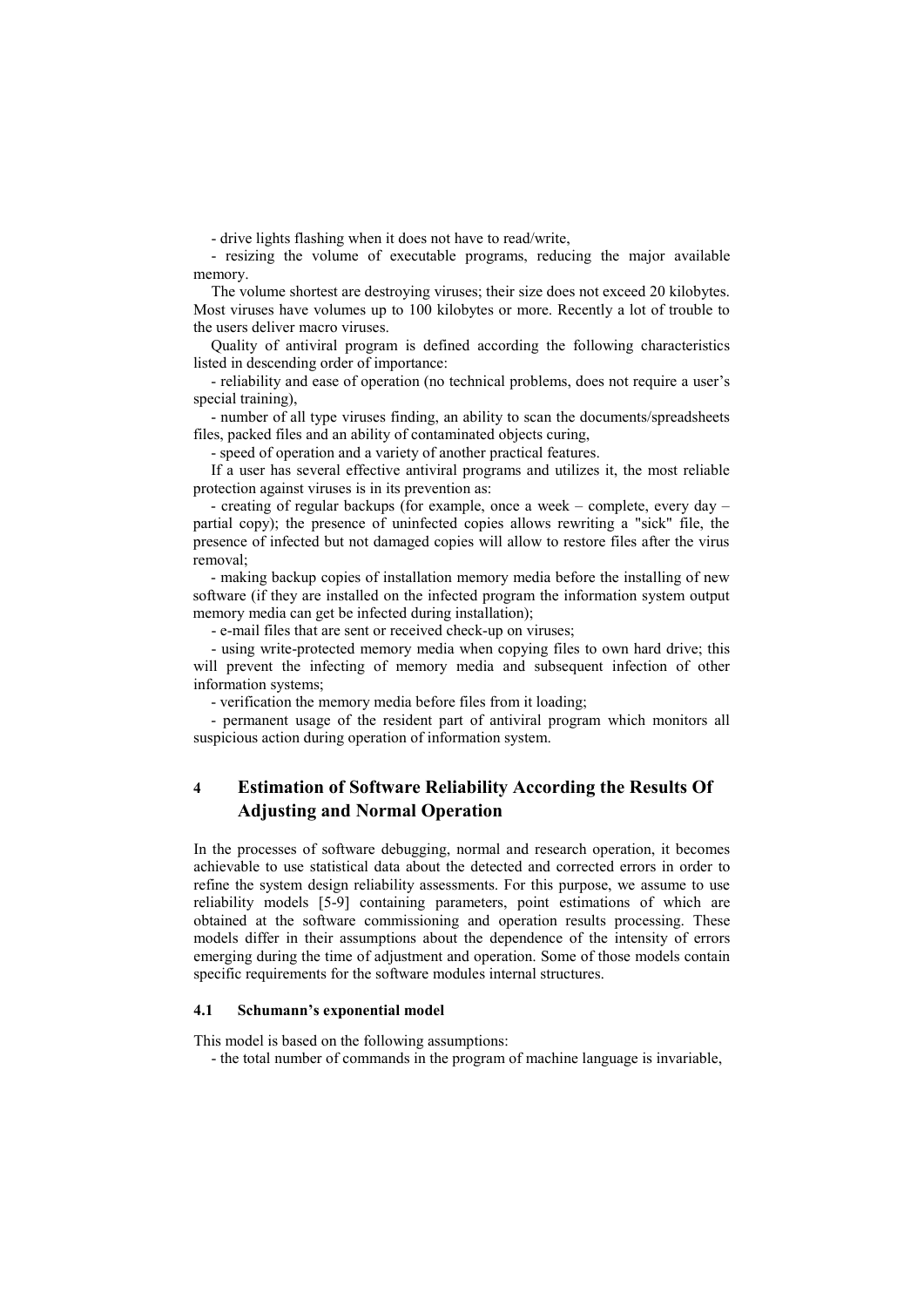- at the beginning of tests, the number of errors is equal to some constant value, at length of corrections, the number of errors becomes smaller, and at course of program correcting new mistakes are not made,

- program failure rate is proportional to the number of remaining errors.

Regarding the structure of the program module there made the following assumptions:

- module contains only one cycle operator in which are resided operators for information input, assignment operators and operators of controls in advance conditional transfer,

- nested loops are absent, but there can be present  $k$  parallel paths, if we have the  $k-1$  controls conditional transfer operator.

At these assumptions met, the probability of faultless operation is given by the formula:

$$
R(t,\tau) = exp(-C\varepsilon_r(\tau)t) = e^{-t/T},
$$
  
\n
$$
\varepsilon_r(\tau) = \frac{E_0}{I} - \varepsilon_s(\tau),
$$
  
\n
$$
T = \frac{1}{\left(\tilde{N}\left(\frac{E_0}{I} - \varepsilon_s(\tau)\right)\right)}
$$
\n(18)

where:

 $E_{\rm o}$  – number of errors at the beginning of adjustment,

– the number of machine instructions in the module, *I*

 $\varepsilon_{B}(\tau)$ ,  $\varepsilon_{r}(\tau)$  – number of corrected and left errors per one command,

– mean time between failures, *T*

 $\tau$  – time of adjustment,

– coefficient of proportionality. *C*

To assess the  $E_0$  and C there are used the results of adjustments. Assume that among the total number of the system test programs runs the  $r$  is number of successful runs, while  $n - r$  – the number of runs that were interrupted by errors. Then the total time of  $n$  runs, intensity of errors and operating time per an error can be found by:

$$
H = \sum_{i=1}^{r} T_i + \sum_{i=1}^{n-r} t_i, \ \lambda = \frac{n-r}{H}, \ T = \frac{1}{\lambda} = \frac{H}{n-r}
$$
 (19)

If  $H = \tau_1$  and  $H = \tau_2$ , we may find:

$$
\hat{\lambda}_1 = \frac{n_1 - r_1}{H_1}, \ \hat{\lambda}_2 = \frac{n_2 - r_2}{H_2}, \ \hat{T}_1 = \frac{1}{\hat{\lambda}_1}, \ \hat{T}_2 = \frac{1}{\hat{\lambda}_2}
$$
(20)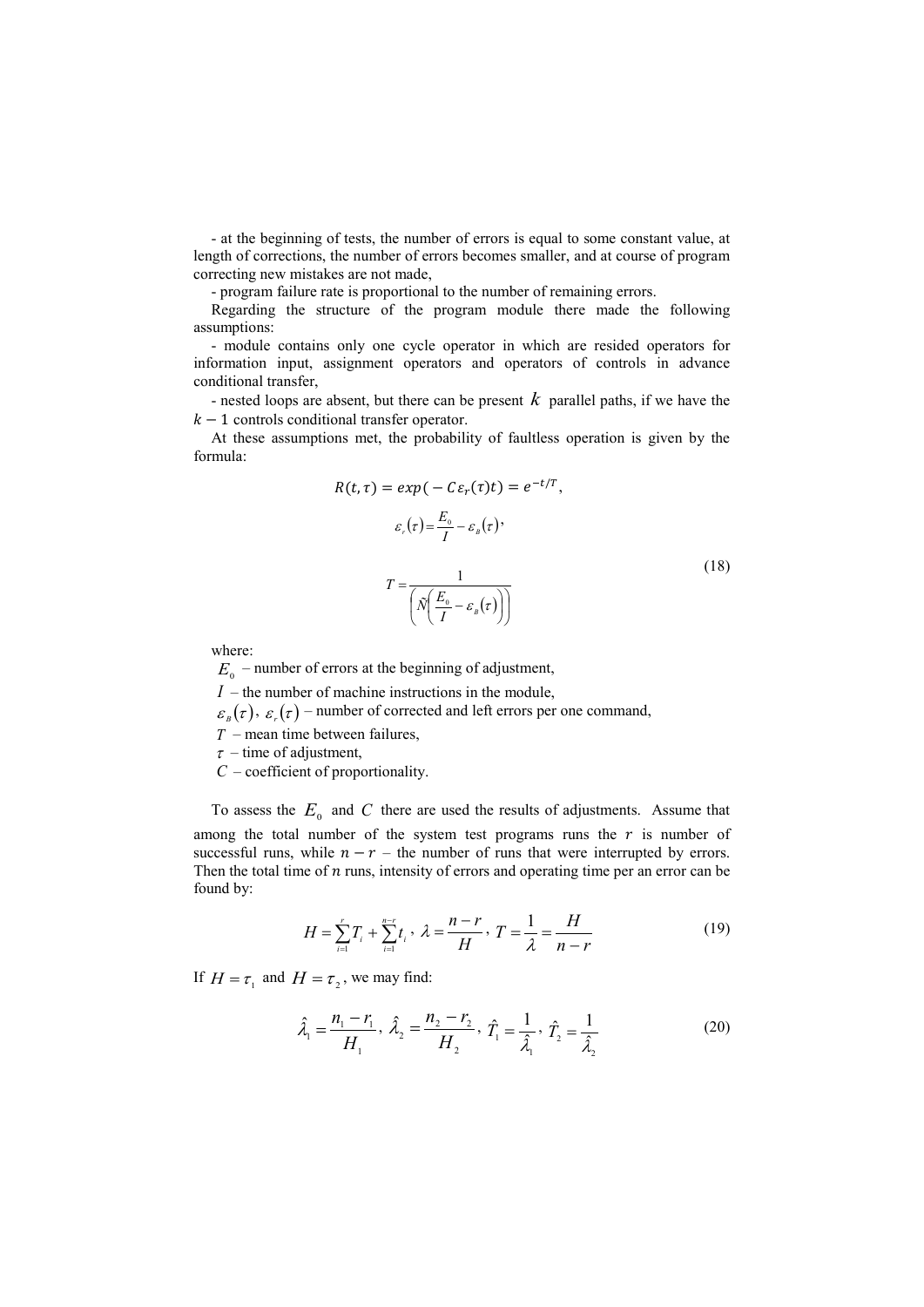where  $\hat{T}_1$  and  $\hat{T}_2$  – test time for one error. Substituting here (18) and solving the system of equations, we obtain parameters for the model estimations:

$$
\hat{E}_0 = \frac{I}{\gamma - 1} (\gamma \varepsilon_B(\tau_1) - \varepsilon_B(\tau_2))
$$
\n
$$
\hat{C} = \frac{1}{\left( \hat{T}_1 \left( \frac{\hat{E}_0}{I} - \varepsilon_B(\tau_1) \right) \right)}
$$
\n
$$
\gamma = \frac{\hat{T}_1}{\hat{T}_2}
$$
\n(21)

To compute the estimations we need, according the results of the adjustment, to learn the parameters  $T_1$ ,  $T_2$ ,  $\varepsilon_p(\tau_1)$  and  $\varepsilon_p(\tau_2)$ .  $\hat{T}_1$ ,  $\hat{T}_2$ ,  $\varepsilon_B(\tau_1)$  and  $\varepsilon_B(\tau_2)$ 

Some generalization of results  $(19) - (21)$  look as following. Let  $T<sub>i</sub>$  and  $T<sub>j</sub>$  are times of system operation that correspond the adjustment time  $\tau_1$  and  $\tau_2$ ;  $n_1$  and  $n_2$ – number of errors detected in the periods  $\tau_1$  and  $\tau_2$ . Then  $T_1$  and  $T_2$ 

$$
\frac{T_1}{n_1} = \frac{1}{\left(C\left(\frac{E_0}{I} - \varepsilon_{B}(\tau_1)\right)\right)},
$$
\n
$$
\frac{T_2}{n_2} = \frac{1}{\left(C\left(\frac{E_0}{I} - \varepsilon_{B}(\tau_2)\right)\right)}.
$$

Hence:

$$
\hat{E}_0 = \frac{I}{\gamma - 1} \left( \gamma \varepsilon_B (\tau_1) - \varepsilon_B (\tau_2) \right),
$$
\n
$$
\hat{C} = \frac{\frac{n_1}{T_1}}{\left( \frac{\hat{E}_0}{I} - \varepsilon_B (\tau_1) \right)},
$$
\n
$$
\gamma = \frac{T_1}{n_1} \left/ \frac{T_2}{n_2} \right)
$$
\n(22)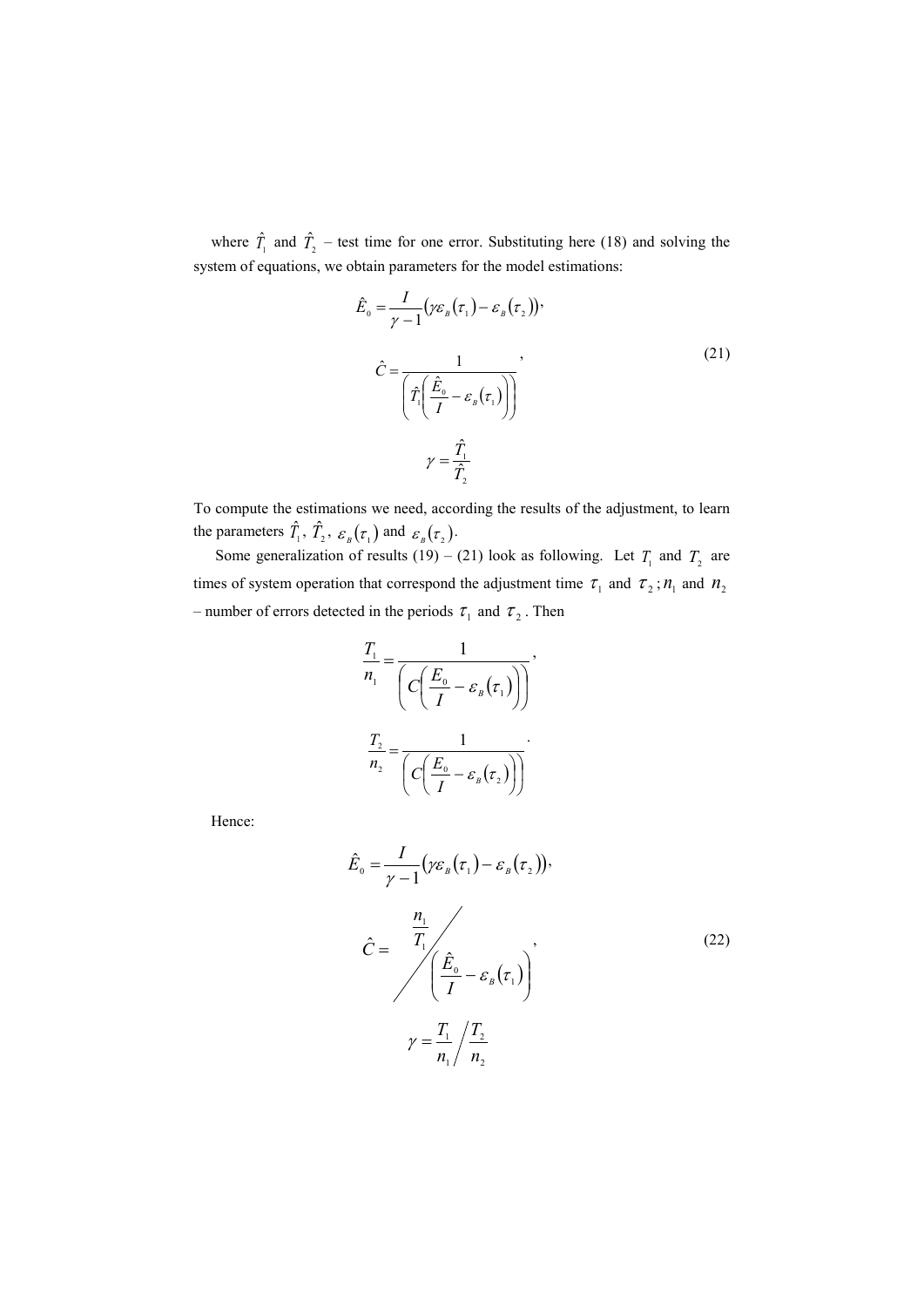If  $T_1$  and  $T_2$  – solely the total time of adjustment, then  $\hat{T}_1 = T_1/n_1$ ,  $\hat{T}_2 = T_2/n_2$ , and formula (22) coincides with (21).

If during the adjustment course it is made  $k$  tests at intervals  $(0, \tau_1)$ ,  $(0, \tau_2), \ldots, (0, \tau_k)$  where  $\tau_1 < \tau_2 < \ldots < \tau_k$ , then to determine the maximum likelihood estimation is used equation:

$$
\hat{C} = \sum_{j=1}^{k} n_j \Bigg/ \Bigg( \frac{\hat{E}_0}{I} - \varepsilon_B(\tau_j) \Bigg) H_j,
$$
\n
$$
\hat{C} = \Bigg\{ \sum_{j=1}^{k} n_j \Bigg/ \Bigg( \frac{\hat{E}_0}{I} - \varepsilon_B(\tau_j) \Bigg) \Bigg\} \sum_{j=1}^{k} H_j
$$
\n(23)

where:

 $n_j$  – the number of runs of  $\dot{J}$  -st test that ended with failures,

 $H_j$  – time which spent on the execution of successful and unsuccessful runs of the j test.

At  $k = 2$  the (23) reduces to the previous case and its solution gives the result (22).

Asymptotic values of the estimations variance (for large values  $n_j$ ) are determined according the expressions

$$
\mathbf{D}\hat{C} = \sqrt{\left\{\sum_{j=1}^{k} n_j \left\langle C^2 - \left(\sum_{j=1}^{k} H_j \right)^2 \middle/ \sum_{j=1}^{k} \left( n_j \middle/ \left( \frac{E_0}{I} - \varepsilon_s \left( \tau_j \right) \right)^2 \right) \right\}},
$$

$$
\mathbf{D}E_0 = \sqrt{\left\{\sum_{j=1}^{k} \left( n_j \middle/ \left( \frac{E_0}{I} - \varepsilon_s \left( \tau_j \right) \right)^2 \right\} - C^2 \left( \sum_{j=1}^{k} H_j \right)^2 \middle/ \sum_{j=1}^{k} n_j \right\}},
$$

where  $C \cong \hat{C}$ ,  $E_0 \cong \hat{E}_0$ .

The estimations correlation coefficient:

$$
\rho\big(\hat{C},\hat{E}_0\big) \cong \left\{\sum_{j=1}^k n_j \left/ \left(\frac{E_0}{I} - \varepsilon_s\big(\tau_j\big)\right)\right\}\right/ \left\{\sum_{j=1}^k n_j \sum_{j=1}^k \left(n_j \left/ \left(\frac{E_0}{I} - \varepsilon_s\big(\tau_j\big)\right)^2\right)\right\}^{0.5} \right\}.
$$

Asymptotic value of variance and correlation coefficient are used in order to determine the confidence intervals of values  $E_0$  and  $C$  based on the Gaussian distribution.

Quite several studies indicate that the most appropriate for Schumann model is an exponential model of number of errors changing, along the adjustment time length changing:

$$
\varepsilon_{B}(\tau) = \frac{E_{0}}{I} \left(1 - e^{-\tau/\tau_{0}}\right),
$$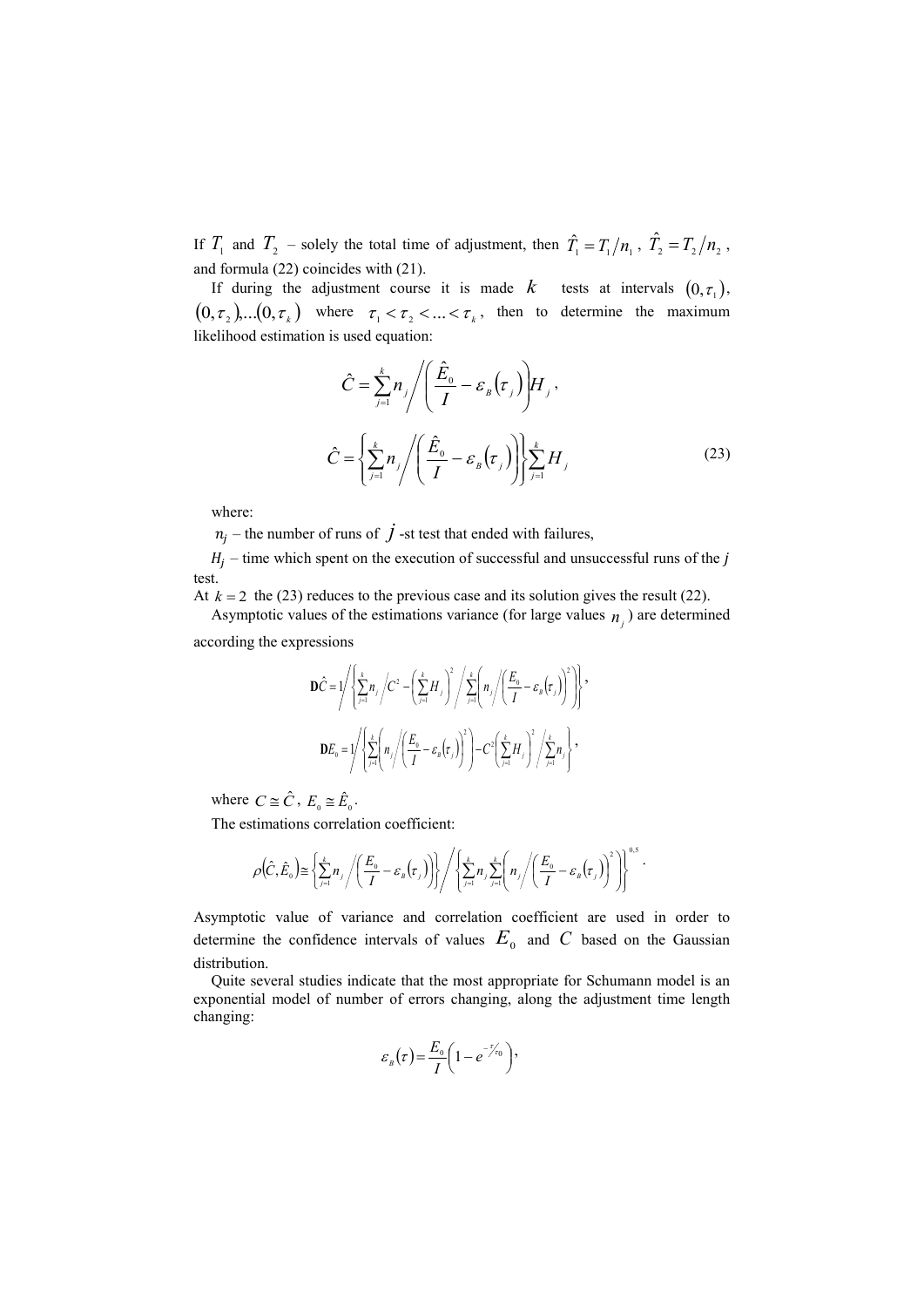where  $E_0$  and  $\tau_0$  are determined empirically. Then:

$$
R(t,\tau)=exp(-CE_0/Ie^{-I/I_0}t).
$$

Mean time to failure increases exponentially with installation duration time increasing:

$$
T = I / CE_0 e^{\frac{\tau}{\tau_0}}.
$$

#### **4.2 Jelinsky-Morandi exponential model**

This model is a particular case of Schumann model. According to this model, the errors emerging intensity is proportional to the number of residual errors:

$$
\lambda(\Delta t_i)=K_{\scriptscriptstyle JM}(E_{\scriptscriptstyle 0}-i+1),
$$

where:

 $K_{_{\scriptstyle{JM}}}$  – coefficient of proportionality,

 $\Delta t_i$  – interval between the *i* and  $(i - 1)$  errors.

Reliability of failure proof operation then is:

$$
R(t) = exp(-\lambda(\Delta t)) = exp(-K_{JM}(E_0 - i + 1)), t_{i-1} < t < t_i
$$
 (24)

At  $K_{\scriptscriptstyle JM} = C/I$  and  $\varepsilon_{\scriptscriptstyle B}(\tau) = (i-1)/I$  formula (24) coincides with (18). In order to obtain maximally likelihood estimation for the parameters  $E_0$  and  $K_{JM}$  at sequential observation of  $k$  errors in the time moments  $t_1, t_2, ..., t_k$ , we need to solve the system of equations:

$$
\sum_{i=1}^{k} (\hat{E}_{0} - i + 1)^{-1} = k / (\hat{E}_{0} - i + 1), \ \hat{K}_{JM} = \frac{k}{A} / (E_{0} - \theta \cdot k + 1)
$$
\n
$$
\hat{K}_{JM} = \frac{k}{A} / (E_{0} - \theta \cdot k + 1), \ A = \sum_{i=1}^{k} t_{i}, \ B = \sum_{i=1}^{k} it_{i}
$$
\n(25)

Asymptotic estimations of variance and correlation coefficient (at large  $k$ ) are determined using the formulas:

$$
\mathbf{D}\hat{E}_{0} \cong \frac{k}{kS_{2} - A^{2}C^{2}}, \quad \mathbf{D}\hat{K}_{JM} \cong \frac{S_{2}K_{JM}^{2}}{kS_{2} - A^{2}K_{JM}^{2}},
$$
\n
$$
\rho(\hat{K}_{JM}, \hat{E}_{0}) \cong \frac{AK_{JM}}{(kS_{2})^{0.5}}, \quad S_{2} = \sum_{i=1}^{k} (E_{0} - i + 1).
$$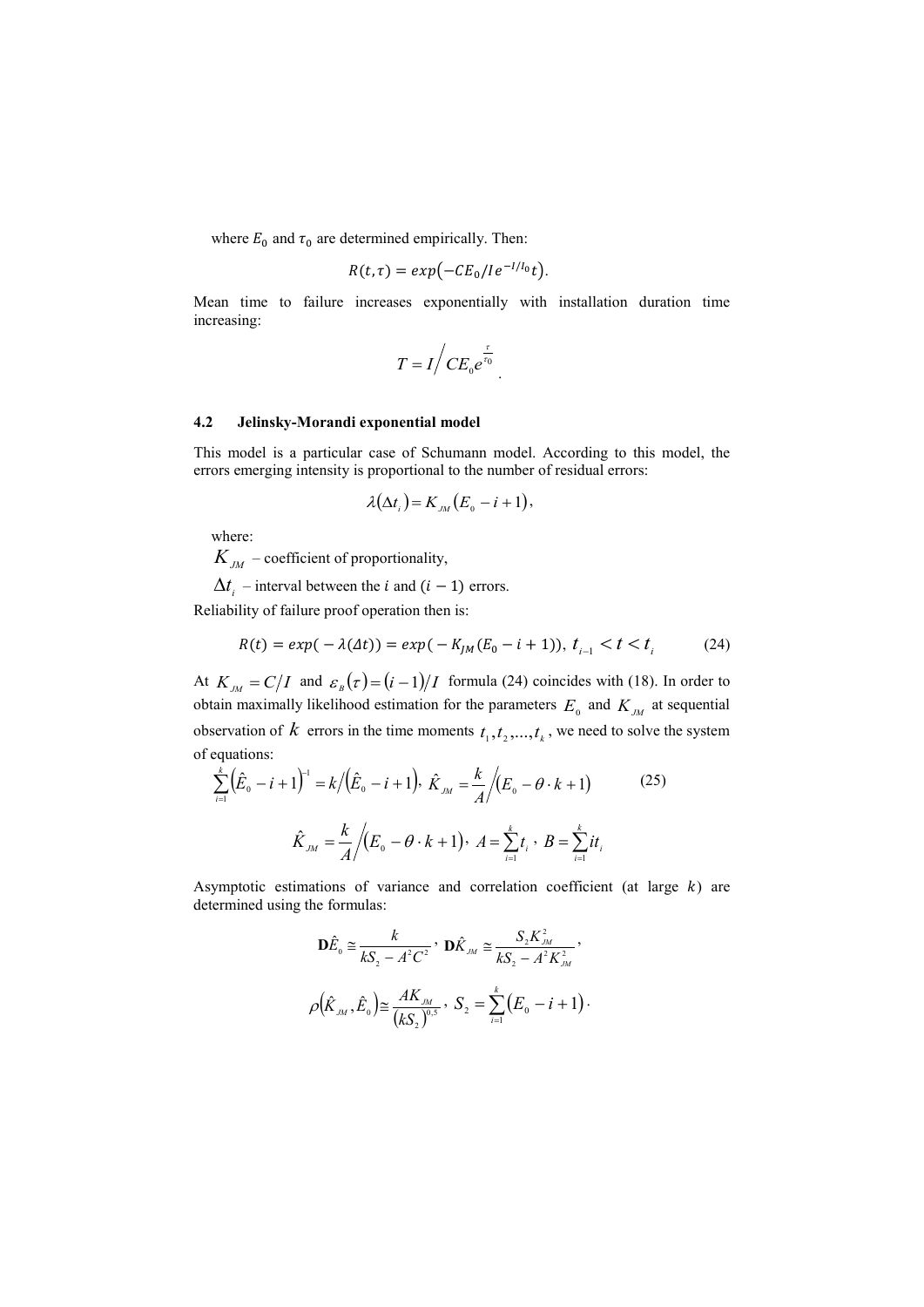In order to obtain numerical values of these variables the  $E_0$  and  $K_{JM}$  must be replaced throughout with their estimations.

#### **4.3 Weibull's exponential model**

Model is given by a set of relations:

$$
\lambda(t) = m \lambda^m t^{m-1}, R(t) = e^{-(\lambda t)m}, T = \frac{1}{\lambda} \Gamma\left(1 + \frac{1}{m}\right).
$$

The advantage of this model is that it contains an additional, in comparison with the exponential model, parameter  $m$ . Selecting the values of two parameters: the  $m$ shape parameter and  $\lambda$  – scale parameter, one can get more precise correspondence with the experimental data. The values m are selected from a range of  $0 < m < 1$ .

Parameter estimations are obtained by using the method of moments. For the shape parameter *m*, the values are found from the solution of equation:

$$
\Gamma\left(1+\frac{2}{m}\right)\middle/\Gamma^2\left(1+\frac{1}{m}\right) = \frac{s^2}{\bar{t}^2} \quad \bar{t} = \frac{1}{k}\sum_{i=1}^k t_i \quad s^2 = \frac{1}{k}\sum_{i=1}^k (t_i - \bar{t})^2 \quad ,
$$

where  $\Gamma(x)$  – gamma function.

For the scale parameter  $\lambda$ , its rating is determined according the formula

$$
\hat{\lambda} = \Gamma \left( 1 + \frac{1}{\hat{m}} \right) / \bar{t} \cdot
$$

#### **4.4 Structural model by Nelson**

For the reliability index is taken probability  $R(n)$  of failsafe executions of  $n$  program runs. For  $j$  run, the probabilities of failure are as following:

$$
Q_{j}=\sum_{i=1}^{N}p_{ji}y_{i},
$$

where:

 $y_i$  – an indicator of failure at *i* set of data,

 $p_{ij}$  – the probability of *i* set at the *j* run.

Therefore:

$$
R(n) = \prod_{j=1}^{n} (1 - Q_j) = exp(\sum_{j=1}^{n} ln(1 - Q_j)).
$$

If the  $\Delta t_j$  – time of *j* run, the failure rate is then:

$$
\lambda(t_{j}) = \frac{-\ln(1-Q_{j})}{\Delta t_{j}},
$$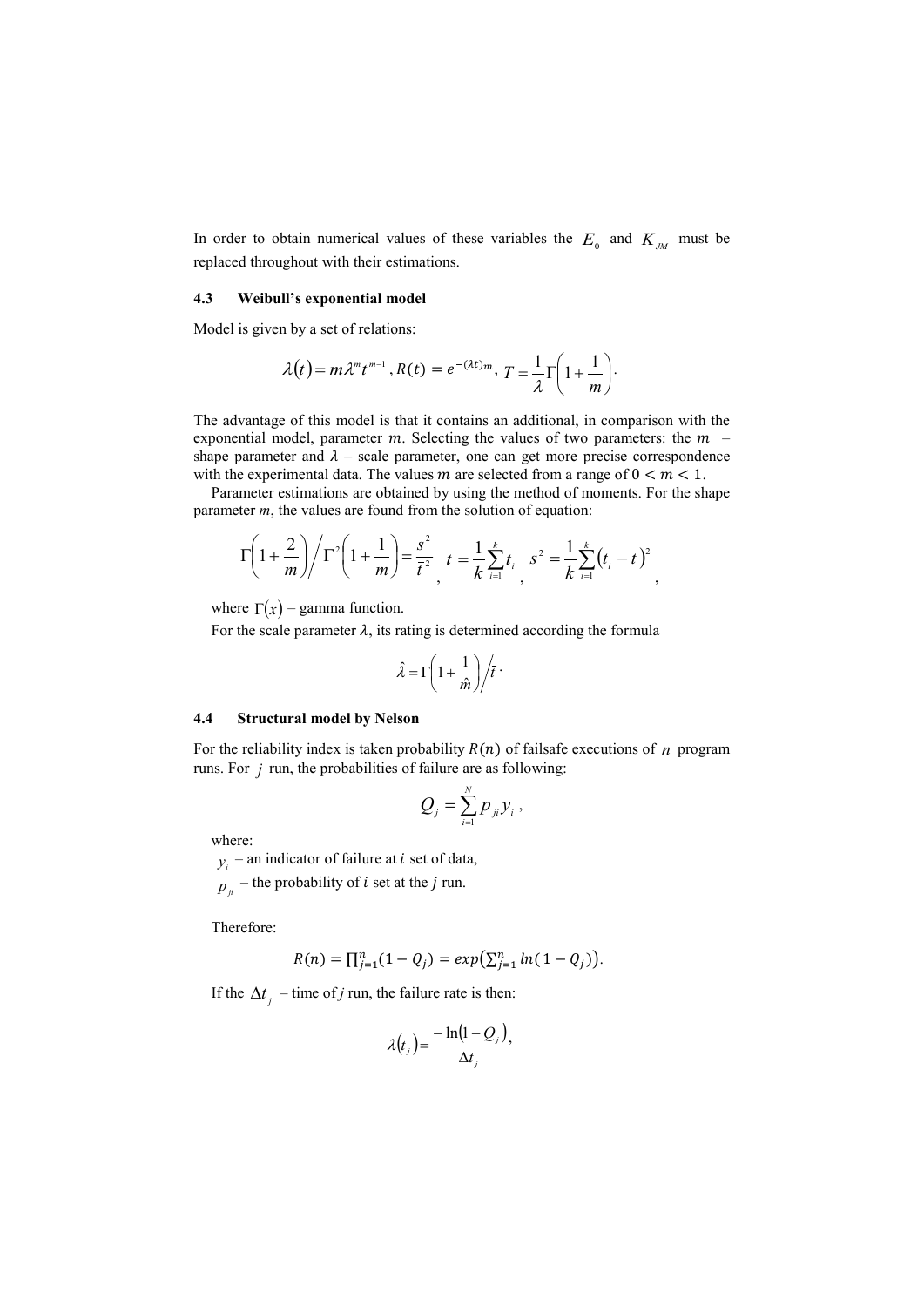$$
R(n) = exp(\sum_{j=1}^{n} \lambda(t_j) \Delta t_j),
$$
\n
$$
t_j = \sum_{i=1}^{j} t_i
$$
\n(26)

Practical use of formula (26) is complicated as a result of a plurality of inputs and many hardly estimated model parameters. In practice, software reliability is assessed according the results of test trials which cover relatively small region of initial data area.

For a simplified estimation is proposed formula:

$$
R(N) = \frac{1}{N} \sum_{i=1}^{N} E_i(n_i) W_i,
$$
  

$$
\sum_{i=1}^{N} W_i = N,
$$

where  $N$  – number of runs,

 $n_i$  – number of errors at *i* run,

– indicator of absence of errors at *i* run. *Ei*

To reduce the problem dimension, the multitudes of input sets are split into disjointed subsets  $G_i$ , to each of which corresponds a certain path  $L_i$ ,  $j = 1..n$ . If  $L_i$  has errors, then at the test performance along the subset.  $G_i$  will emerge a refusal. Subsequently the probability of correct performing of single test is

$$
R(1) = 1 - \sum_{j=1}^{n} p_j \varepsilon_j,
$$
  

$$
p_j = \sum_{i \in G_j} p_{ij} \cdot \varepsilon_j < 1.
$$

At this approach, to find an assessment of reliability using the structural model is difficult, since the error in  $L_i$  appears not at every set from the  $G_i$ , but only at some of them. In addition, there is no method for the  $\varepsilon_i$  estimation based on the results of programs testing.

It should be noted, that for this model, at present, has not yet been found a sufficiently reasoned justification for its implementation.

## **Conclusions**

Thus, in article we were analyzed in detail some methods for assessing software reliability. Many approaches have been proposed to ensure the reliability of programs, including organizational development methods, various technologies, and technological software tools, which obviously require significant resources. However, the absence of universally accepted criteria for reliability does not allow us to answer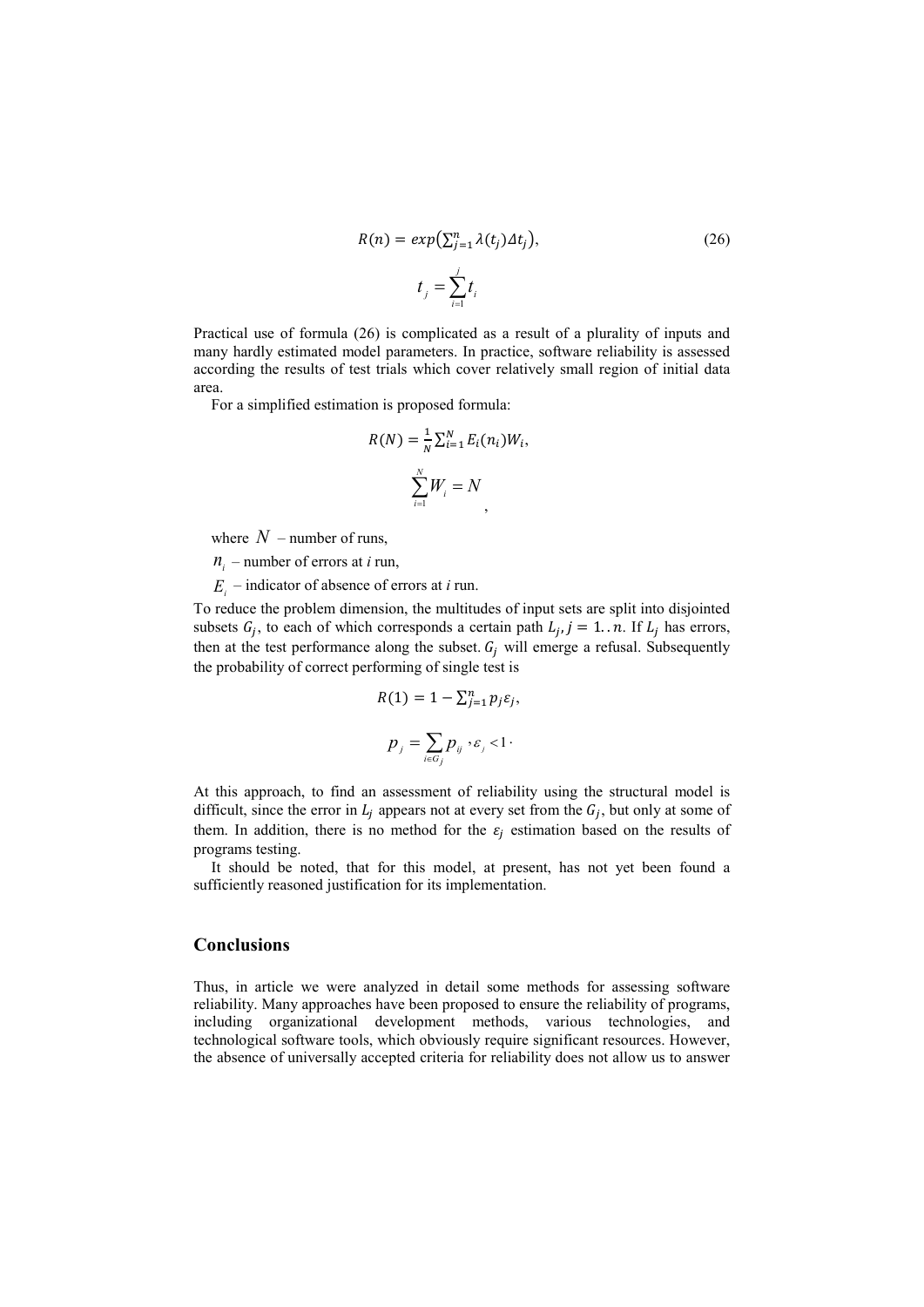the question of how much more reliable the software becomes in compliance with the proposed procedures and technologies and to what extent the costs are justified. Thus, the priority of the task of assessing reliability should be higher than the priority of the task of ensuring it, which is not observed.

The issue of ensuring the reliability of programs is considered more important than the question of its evaluation. The situation looks paradoxical: it is obvious that before improving some characteristic, one should learn to measure it, and at least it is necessary to have a unit of measure. The main reason for this situation is rooted in the fact that the source of unreliability of the programs is the errors contained in them, and if there are no errors, then the program is reliable. Essentially, all measures to ensure the reliability of programs are aimed at minimizing (if not eliminating at all) errors in development and at the earliest possible time to identify and eliminate them after the program is made. It should be noted that error-free programs, of course, exist, but modern software systems are too large and almost inevitably contain errors. Although this circumstance has been noted by many authors and is known to any practical programmer, there seems to be a psychological barrier that does not allow recognizing the fact of errors in software as an unavoidable reality: since there is no exact criterion for determining the maximum size of an error-free program, there is always hope that in this particular software system they are gone.

The problem of choosing the unit of measurement of the reliability of a computer program cannot be solved within the framework of the industrial approach, which currently occupies an increasingly dominant position in programming.

Despite the obvious relevance, the issue of evaluating the reliability of software does not attract proper attention. At the same time, even a superficial analysis of the problem from a probability-theoretical point of view allows us to identify some patterns in this paper.

### **References**

- 1. G. J. Myers, Wiley: Software reliability: Principles and practices. New York, 1976.
- 2. Thayre T., Lipov M., Nelson E., Software Reliability, New York: Wiley, 1981.
- 3. Software Reliability: Models and Parameters Estimation by Vladimir Zeljikovic, Nela Radovanovic, Dragomir Ilic, Scientific Technical Review, 2011, Vol.61, No.2, pp. 57-60.
- 4. Aleksander Marek, Anton Petrov, Alexander Petrov. Methods and models of reliable software protection systems. Autobusy : technika, eksploatacja, systemy transportowe ; ISSN 1509-5878.
- 5. Alexander Petrov, Aleksander Marek, Anton Petrov. Creating of automated fault-tolerant system based on http anonymizers that allows access to forbidden web-sites Autobusy : technika, eksploatacja, systemy transportowe ; ISSN 1509-5878. — 2016.
- 6. New Paradigm for Software Reliability Estimation by Ritika Wason, P. Ahmed, M. Qasim RafiqinInternational Journal of Computer Applications (0975-887) vol 44-No14. April 2012.
- 7. Macro Dorigo, Luca M. Gambardella Mauro Biratlari, Alcherio Martino, Riceardo Poli and Thomasstutze, editors, LNCS 4150, Ant Colony Optimization and swam intelligence, 5th Internationalworkshop, ANTs 2006 pages 72-83, Berlin, Germany 2006, Springer – Verlag.